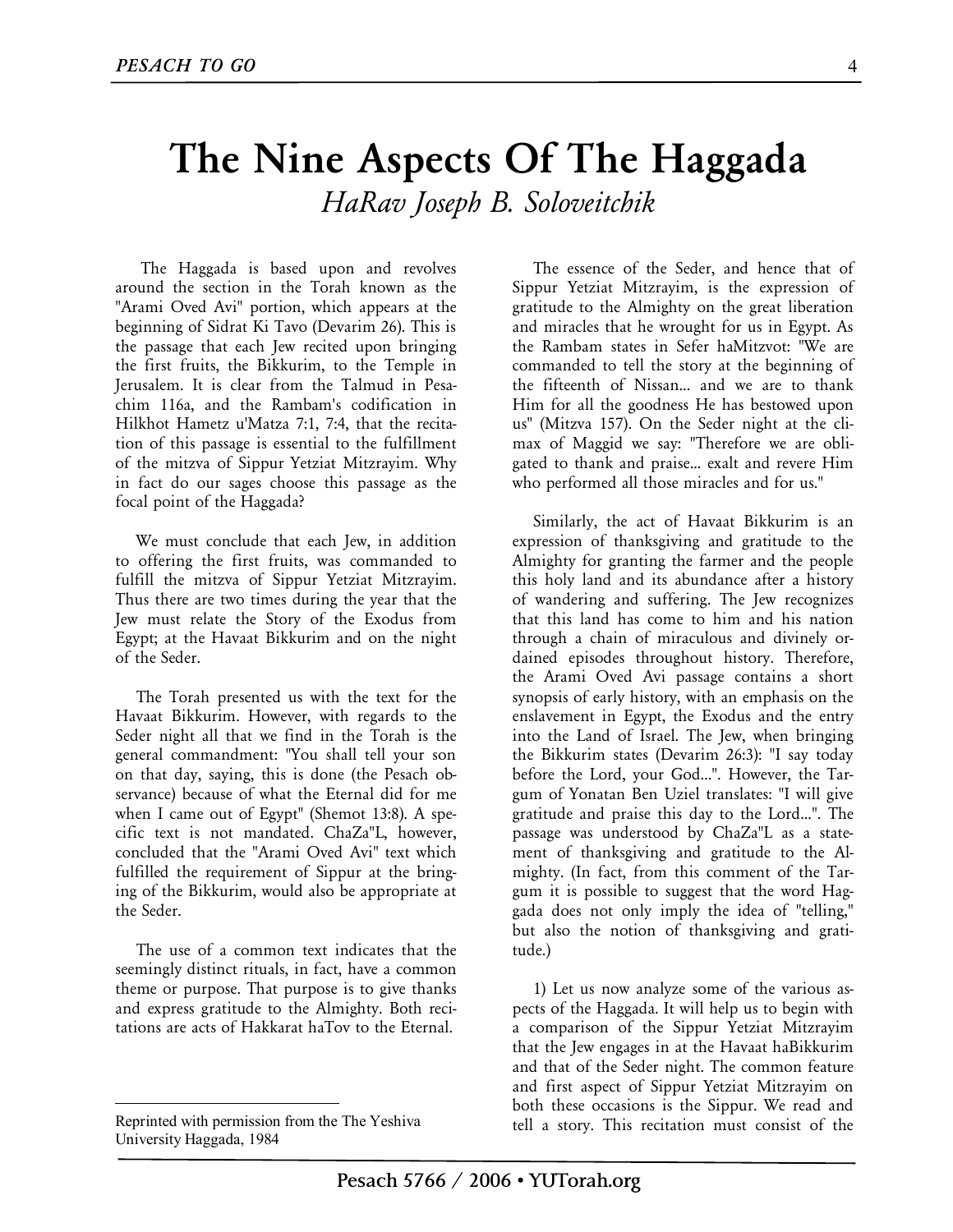biblical text of the Arami Oved Avi passage. In a word, we engage in Mikra. In this respect the Havaat Bikkurim and the Seder night are identical.

 2) At this stage, however, the two rituals part company. In the act of Havaat Bikkurim, the Torah only required that a text be recited. There is no requirement that it be translated or elaborated upon. In contrast, on the Seder night there are additional demands. The Mitzva of Sippur Yetziat Mitzrayim at the Seder is basically an act of Talmud Torah. Talmud Torah involves within it elaboration and exegesis. The Mishna in Pesachim (10:4) mandates: "And he explains and elaborates from Arami Oved Avi until he concludes the whole portion." The Mishna speaks of "Limud," which involves translation, asking of questions and conceptualization. In fact, the core of Maggid is a systematic exegesis and discussion of every word of the Arami Oved Avi passage. We engage in a Torah sheBaal Peh analysis, of a Torah sheBikhtav text.

 This analysis utilizes all the elements that comprise Torah sheBaal Peh. For our purposes these elements may be subdivided into three different areas. The first is Midrash. This refers to the exegesis of biblical verses in accordance with the hermeneutical rules set down by our sages (e.g. the Thirteen Middot of Rabbi Yishmael, the Thirty-two Middot of Rabbi Eliezer).

 The second category is Mishna. This refers to the set laws and statements cited in the Mishnayot and Memrot.

 Finally, we have Gemara, which refers to halakhic analysis and conceptualization. Rashi in various places in the Talmud translates Gemara as — the Sevarot — the logical basis for the laws of the Mishna. However, the most full and eloquent definition is given by Rambam in Hilkhot Talmud Torah (1:11): "And one is obligated to apportion his time of study, so that he spends one third of his time studying Torah sheBikhtav, another third, Torah sheBaal Peh, and one third in understanding and trying to see the development from one step to another from beginning to end, and he should compare cases and derive one idea from another; these elements are called Gemara."

 In the Haggada we find that all three areas of the oral law are used and applied. Firstly, we have

Midrash. As was quoted above, the Arami Oved Avi passage is interpreted and explained through the different devices of Midrash. Secondly, the Hagadda includes a number of passages of Mishna, of set halakhot and statements. Examples include the passage taken from the Mishna in Pesachim (10:5) "Rabban Gamliel used to say, anyone who has not said these three things at Passover has not fulfilled his obligation, etc.," and the response to the wise son "And you shall even tell him, (all the halakhot including) "We do not eat any food after the eating of the Afikoman," which is a law found in the Mishna in Pesachim (10:8). Finally, the Haggada contains elements of "Gemara," of logical deductions and inferences. An example of this is the passage "Therefore, it is our duty to thank, praise..." which is a logical conclusion based upon the reading of the immediately preceding Halakhot (i.e. Pesach, Matza and Marror). Thus the Haggada not only involves Mikra, but also Limud. In fact the word Haggada and its root "Haged" imply not only telling, but also an act of study and Talmud Torah, as we find prior to Matan Torah when the Almighty commands Moshe, "Thus shall you say to the House of Yaakov and tell (vetaggid) to the Children of Israel" (Shemot 19:3).

 3) It is not enough, however, for the Jew to be a student the night of the Seder; he must also become a teacher. This reflects the third aspect of the Haggada—Masora. The Jew must teach his children and others about the glorious event that occurred in Egypt long ago. The Haggada, before the passage about the four sons, included the portion "Blessed be the Omnipotent. Blessed be He who hath given the Torah to his people Israel. Blessed be He, etc." What, in fact, is this passage? In a word, it is a short version of Birkat haTorah —the blessing made on the Torah. If we carefully examine the Torah blessings, in general, we see that they, too, stress the aspect of Masora, the passing on of tradition. We state "And the house of Israel. And we and our children and our children's children should all be privileged to know your name, and be students of your Torah for its own sake." Moreover, at the close of the blessing we say, "Blessed by the Lord, who teaches Torah to His people, Israel." It is as if the Almighty himself becomes part of that Masora community. After this blessing, appears the passage about the four sons, which concretizes the notion of teach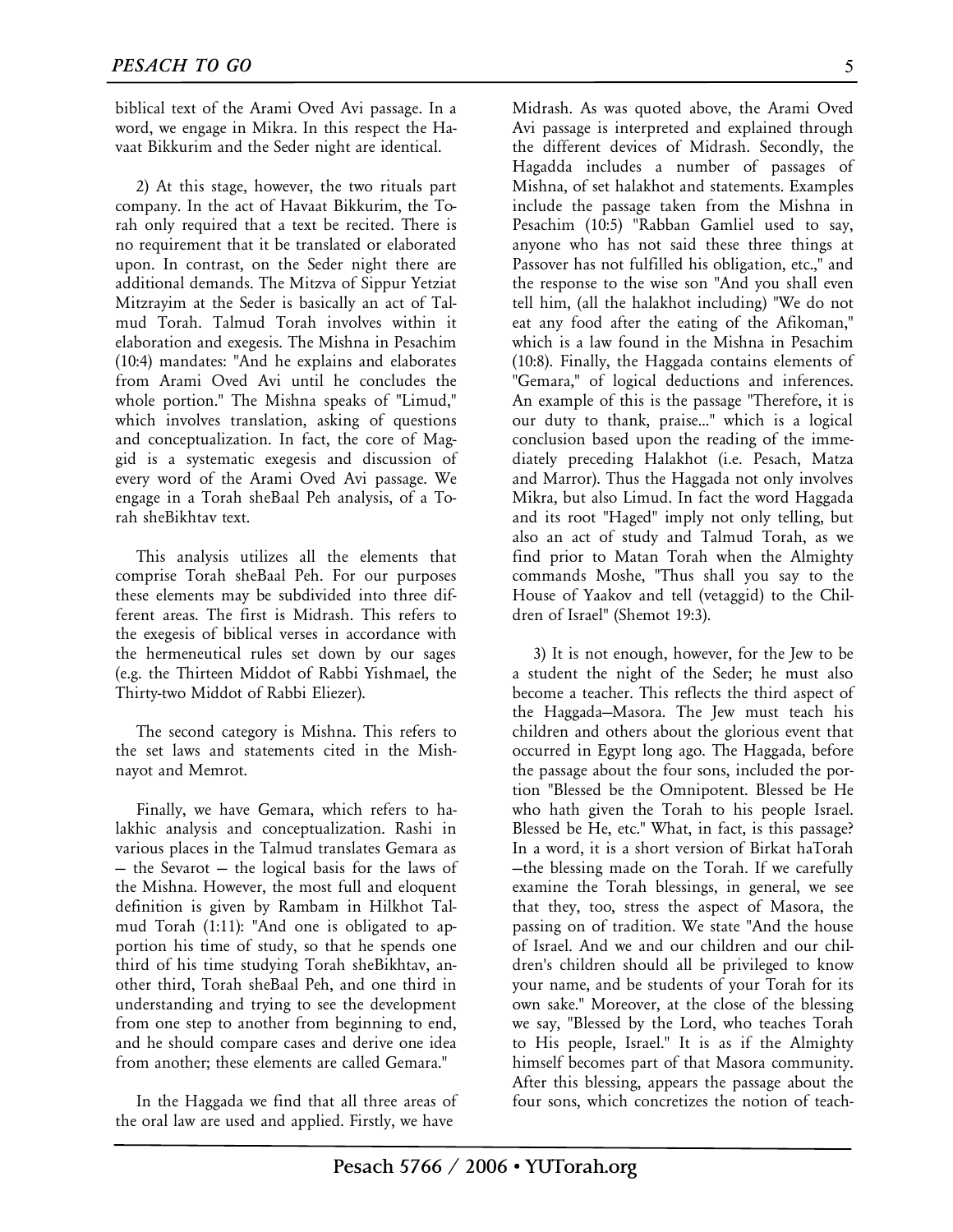ing and passing on the Story of the Exodus to one's children each at his respective level.

 4) The fourth aspect is the "question and answer" style dialogue that is found in parts of the Haggada. Why is it so crucial that the child ask questions; why do we prompt him? Simply put, Judaism insists that God reveals himself to the man who seeks after and thirsts for God. The verse in Devarim (4:29) reads: "But if you search there for the Lord your God, you will find him if only you will seek him with all your heart and soul." We want to initiate the child into the Masora community that seeks out the Almighty and yearns for his presence and illumination. We want the child to become a "Mevakesh Hashem"— "a seeker of God."

 5) The fifth aspect of Sippur Yetziat Mitzrayim is the central role that the meal and food play at the Seder. The drama of Sippur Yetziat Mitzrayim begins with Kiddush and closes with Nishmat and Yishtabach after the meal. In fact, this is the reason that the Shulkhan Arukh, O.C. 472:1, is so careful in specifying that the Kiddush on the night of the fifteenth of Nissan should be recited after astronomical nightfall. (On other festivals, one may usher in the festival and recite Kiddush earlier when it is still daytime.) Kiddush is part of Sippur Yetziat Mitzrayim, and therefore, must take place on the night of the fifteenth proper. Kiddush the night of Pesach plays two roles. One is the normal role of Kiddush as the introduction of the festive meal as on every festival. Secondly, it is part of Sippur Yetziat Mitzrayim. Kiddush contains within it the statement "who has chosen us from all nations," which is identical to the third language of Geulat Mitzrayim found in Sidrat Va'era (6:7) "Velakachti": — "and shall take you unto me for a nation."

 Moreover, there is another more basic reason for Kiddush playing a role in Sippur Yetziat Mitzrayim. Sippur Yetziat Mitzrayim contains within it two elements. One is the recitation of certain passages. Second, is the element of performing certain actions, eating of certain foods, etc. When one eats Matza, Marror, and Korban Pesach on the Seder night one fulfills these specific mitzvot. However, in addition, through the eating of these foods one is able to teach and convey the messages of Geulat Mitzrayim. They function as audio-visual aids in our educational

scheme, namely, the Seder. This is what Rabban Gamliel was trying to convey. (in the Mishna "Whoever has not said these three things has not fulfilled his obligation" 10:5, etc.) He wanted the Jew, before he partakes of the foods, to explain their significance and message, to all who are at this table. Sippur Yetziat Mizrayim is a careful blend, then, of narrative, teaching and actions to get across a unified message.

 Kiddush also opens the Seuda every Shabbat and festival. Kiddush puts the meal in a context of holiness, uplifting it from a mundane effort to satisfy biological needs to the realm of the sacred. The idea of "a meal before God" is a fundamental one in Judaism.

 It is along these lines that our sages (Berakhot 55a) spoke of "an individual's table is an atonement for his sins" and "a dining table is similar to an altar."

 6) As was previously stated, the Mikra Bikkurim involves praise and thanksgiving to the Almighty. However, this is an awareness that comes about indirectly. The farmer recites the Arami Oved Avi passage which in itself, when understood, expresses gratitude. It is almost a notion of "Kriyata zu Hilula (Megillah 14a)." The praise is implicit in the narration.

 In contrast, on the night of the Seder we are enjoined not only to praise and give gratitude, but rather to break forth into spontaneous song — "Let us, therefore, sing a new song in his presence, Halleluya." The Jew's heart is overflowing with feelings of joy and thanksgiving. It is the night of the great romance between the Almighty and Knesset Yisrael—"I am to my beloved and my beloved is to me." It is these feelings that are expressed in the custom of reading the book of Shir haShirim the night of the Seder.

 Philosophically, one can ask, who is lowly man that he should have the audacity to praise God? Is not man "dust and ashes"? How then does he have the right to praise the infinite being, the Almighty? The Halakha responds true, philosophically, there may be problems, however the Jew cannot contain himself. The Jew, on the night of the Seder, is overflowing with thanksgiving and song to God, and he cannot repress this authentic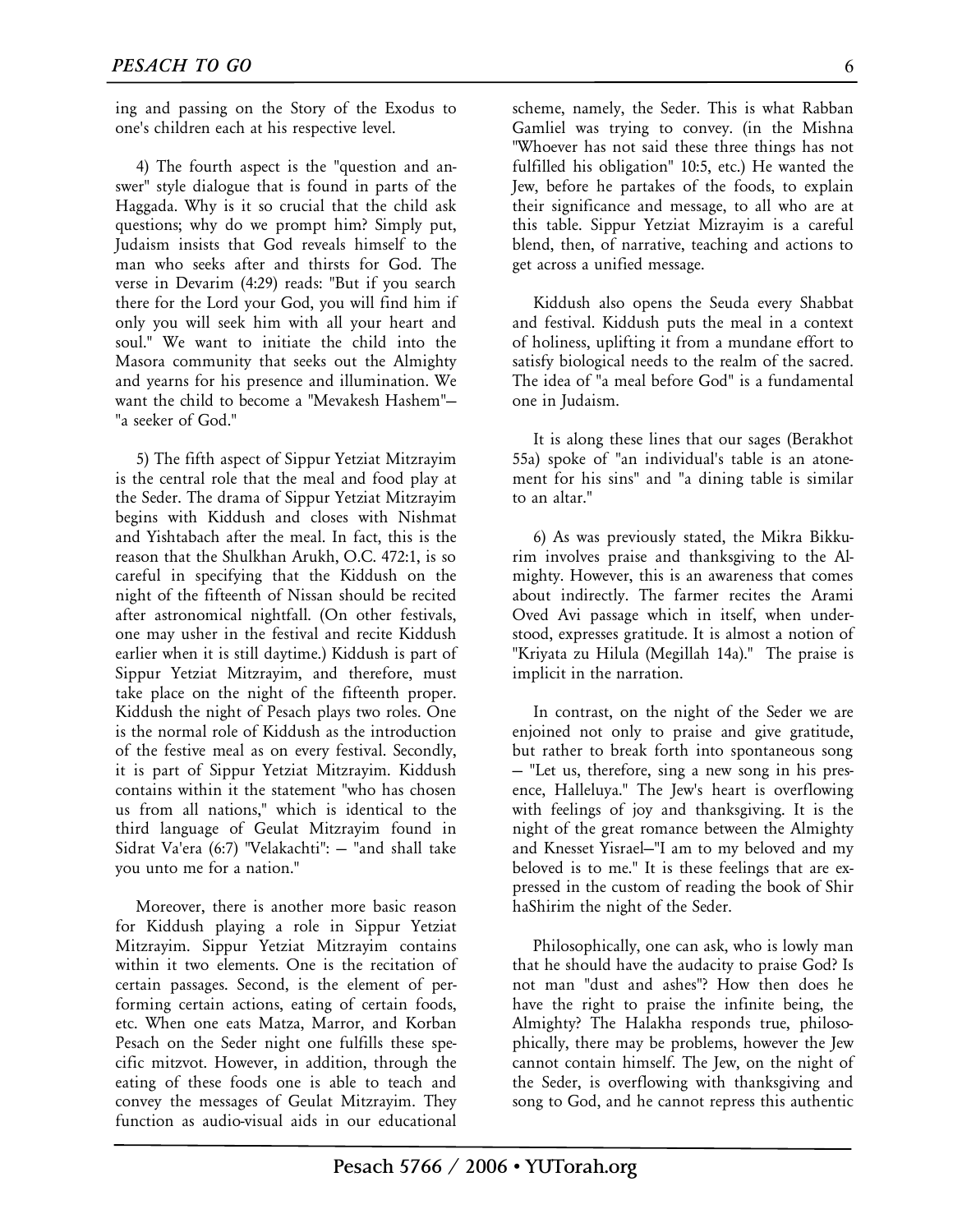need to express his gratitude to the Holy one, Blessed be He.

 7) As the Jew approaches the Story of the Exodus, there may be a tendency to look at the event as remote and distant from the here and now. Therefore, the Haggada contains within it three passages that help us deal with this problem. First of all, before the recitation of the Arami Oved Avi passage, we say: "And if God had not taken our ancestors out of Egypt, we and our children and our children's children would still be enslaved in Egypt." We make a declaration of relevance. Why, in fact, are we discussing these events of history; what is their relevance to our present situation? And to this we respond that were it not for the redemption in Egypt, there would be no Jewish People today.

 Secondly, before Hallel we recite that "in every generation a person should look upon himself as if he personally had come out of Egypt. Not our ancestors alone did the Holy One, blessed be He, redeem, but us also He redeemed with them." The events of Yetziat Mitzrayim are not only relevant to us, rather, we are actually re-experiencing history on the night of the Seder. It is a current as well as a historical event. This recognition enables us to recite Hallel and break forth into spontaneous song, because it is we who left Egypt as well.

 Finally, we recite the "Vehi sheAmda" passage: "For not only one tyrant has risen up against us to destroy us, but in every generation tyrants have sought to destroy us and the Holy One, Blessed be He, delivered us from their hands." Not only do we relive the experience of Egypt, but also we realize that danger and annihilation threaten the Jewish people in every generation and locale. We move from the historical events to a better understanding of our current situation. The custom is that at this point in the Seder, one lifts up his cup of wine. Why is this done? The cup is the symbol of Jewish destiny and eternity - Netzach Yisrael, as the verse (Tehillim 116:13) "A cup of salvation I shall uplift, and call on the Almighty's name" indicates. At the Seder we speak of the relevance of historical events, the reliving of those events and the cycle of danger and redemption that is characteristic of Jewish history.

 8) The Mishna in Pesachim (10:5) dictates "and he explains the Arami Oved Avi passage until he completes it." However, in our Haggada we do not complete the passage in its totality. We do not recite and discuss the last verse and a half, which read: "He hath brought us into this place, and hath given us this land, a land flowing (with) milk and honey. And now, behold, I have brought the first of the fruits of the land which Thou hast given to me, O Lord..." (Devarim 26:9- 10). The farmer bringing the Bikkurim would include these verses and then set down the fruits "before the Lord your God."' It is understandable why the Haggada did not include the last verse that discusses the actual bringing of fruits, as that is out of place on the Seder night. However, why was the verse discussing the entry into the Land of Israel not included in our version of Haggada? A number of approaches exist to resolve this problem. First of all, if we included this reference to the Land of Israel, we would convey the impression that there are five languages or references of Geula and not four (as we maintain). We would include "veheveti" as one of the references of Geula, and ChaZa"L felt that this would not be appropriate on the Seder night. Why is this the case? Firstly, the four references of Geula that were stated by the Almighty to Moshe in Sidrat Vaera, were new ideas that had not been expressed to the Patriarchs. However, "veheveti", "and I shall bring you into the land..." was already promised to Avraham, Yitzchak and Yaakov in their respective Brit Avot. They were already promised that their descendants would inherit the Land of Israel. Secondly, although the Jewish people did enter into the Land of Israel subsequent to the Exodus from Egypt this was not the primary goal of Yetziat Mitzrayim. It was their destination but not their destiny. The direct goal of Yetziat Mitzrayim was the revelation at Sinai. The goal was the transformation of a subjugated people into "a nation of priests and a holy nation." It was not just to grant them political and economic freedom, but also to create a sacred people. Moshe, at the episode of the burning bush, asked the Almighty: "Who (am) I that I should go unto Pharaoh, and that I should bring forth the Children of Israel out of Egypt?" (Shemot 3:11). And the Almighty gives an answer that seems at first to be a bit difficult: "Certainly I will be with you and this shall be unto you the sign that I have sent you: When thou has brought forth the people out of Egypt they shall serve God upon this mountain." What was the Almighty saying to Moshe; how did this answer his query? The Almighty was